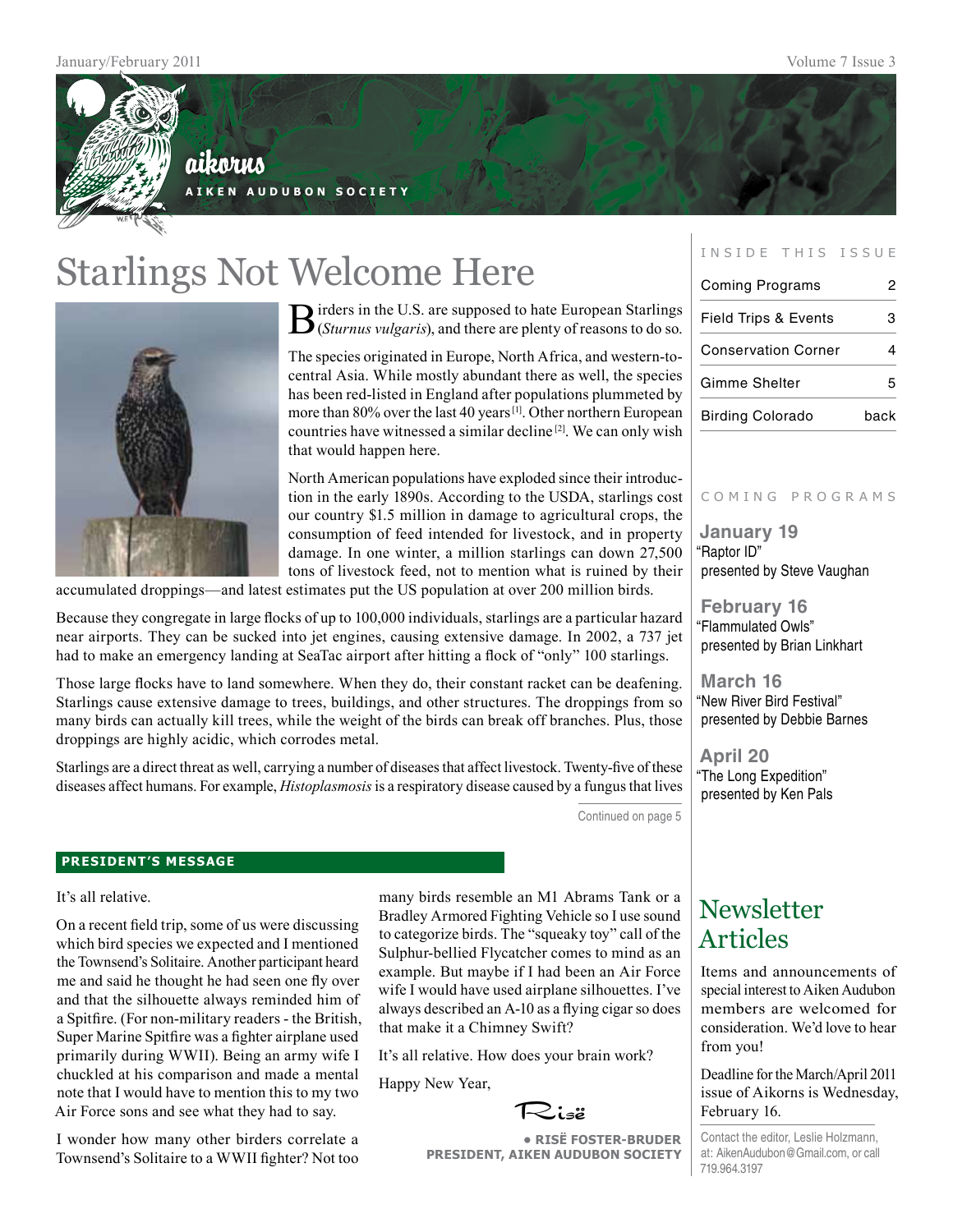#### **upcoming aiken Programs**

## January 19 • Steve Vaughan Raptor ID

Colorado has 23 species of diurnal raptors. Stephen Vaughan will presenting an information-packed program explaining how to identify Colorado's eagles, hawks and falcons. Steve has been studying the identification of these birds for more than 30 years and has developed a simplified method for separating the various species. Here is your chance to learn the tips that will greatly improve your skills. Don't miss this outstanding program. [You can put your new skills into practice by signing up for the Hawks to Eagles field trip in February. —Ed.]

Steve holds a Bachelor of Science Degree in Zoology from Colorado State University. He has been a professional nature

photographer since 1985. Stephen has photography credits from such prestigious magazines as Audubon, Birders World and Sierra. His photographs have appeared in calendars published by Audubon Society, Sierra Club and Arizona Highways. He has been teaching nature photography at Pikes Peak Community College since 1998. In addition, he has led photography workshops to Cape May (New Jersey), Garden of the Gods, Rocky Mountain National Park, Southeast Arizona, Bosque del Apache National Wildlife Refuge (New Mexico) and Costa Rica.

## February 16 • Brian Linkhart Flammulated Owls

The Flammulated Owl is as small as a fist and reticent enough to disappear into the shadows of western forests. Considered the country's leading expert on Flammulated Owls, Dr. Brian D. Linkhart has been studying the demography and habitat requirements of this small raptor on the Manitou Experimental Forest since 1981. His aim is the development of conservation plans for forest ecosystems containing this and other sensitive species. With this extended period of study Brian has been able to uncover some fascinating secrets about this species. Don't miss this outstanding program.

Dr. Brian D. Linkhart is an Assistant Professor of Biology at Colorado College, where he teaches courses in ornithology, ecology and field biology.

### Death by Chocolate!

According to tradition, our February meeting includes a potluck dessert: Death by Chocolate. Bring something yummy (and preferably chocolate!) to share, and come at 6:30—early enough to sample all the goodies before the program begins at 7:00.

**Aiken Audubon programs are free and open to the public. They are held at the Colorado State Division of Wildlife building located at 4255 Sinton Road. Coffee and socializing is at 6:30 pm and programs begin at 7 pm. Please use the back entrance.** *Note***: Sinton Road runs parallel to I-25 on the east side, between Garden of the Gods Road and Fillmore Street.**



#### **Talk about Big Bird!**

Elephant birds (*Aepyornis* sp*.*) were the largest birds that ever lived, reaching ten feet tall and weighing about 1,000 pounds. They used to live in Madagascar, but have been extinct for several hundred years.





**American Kestrel**

Photo: Debbie Barnes

**Vice President** Frank Dodge 719.548.9863 **Secretary**

Christine Bucher 719.596.2916 baccab@aol.com

**President** Risë Foster-Bruder 719.282.7877

> **Treasurer** Arlene Sampson 719.574.6134

**Program Chair** Debra Barnes 303.947.0566 kfoopooh@yahoo.com

**Conservation Chair** (Position open)

> **Publicity Chair** Christine Bucher 719.596.2916 baccab@aol.com

**Education Chair** Michael E. Whedon 719.243.2083 MEWhedon@gmail.com

**Field Trips** Jeannie Mitchell 719.494.1977 vancerus@earthlink.net

**Aikorns Editor/Web** Leslie Holzmann 719.964.3197

AikenAudubon@gmail.com

**Hospitality** Arlene Sampson 719.574.6134

**Christmas Count** position open



AIKEN AUDUBON BOARD MEMBERS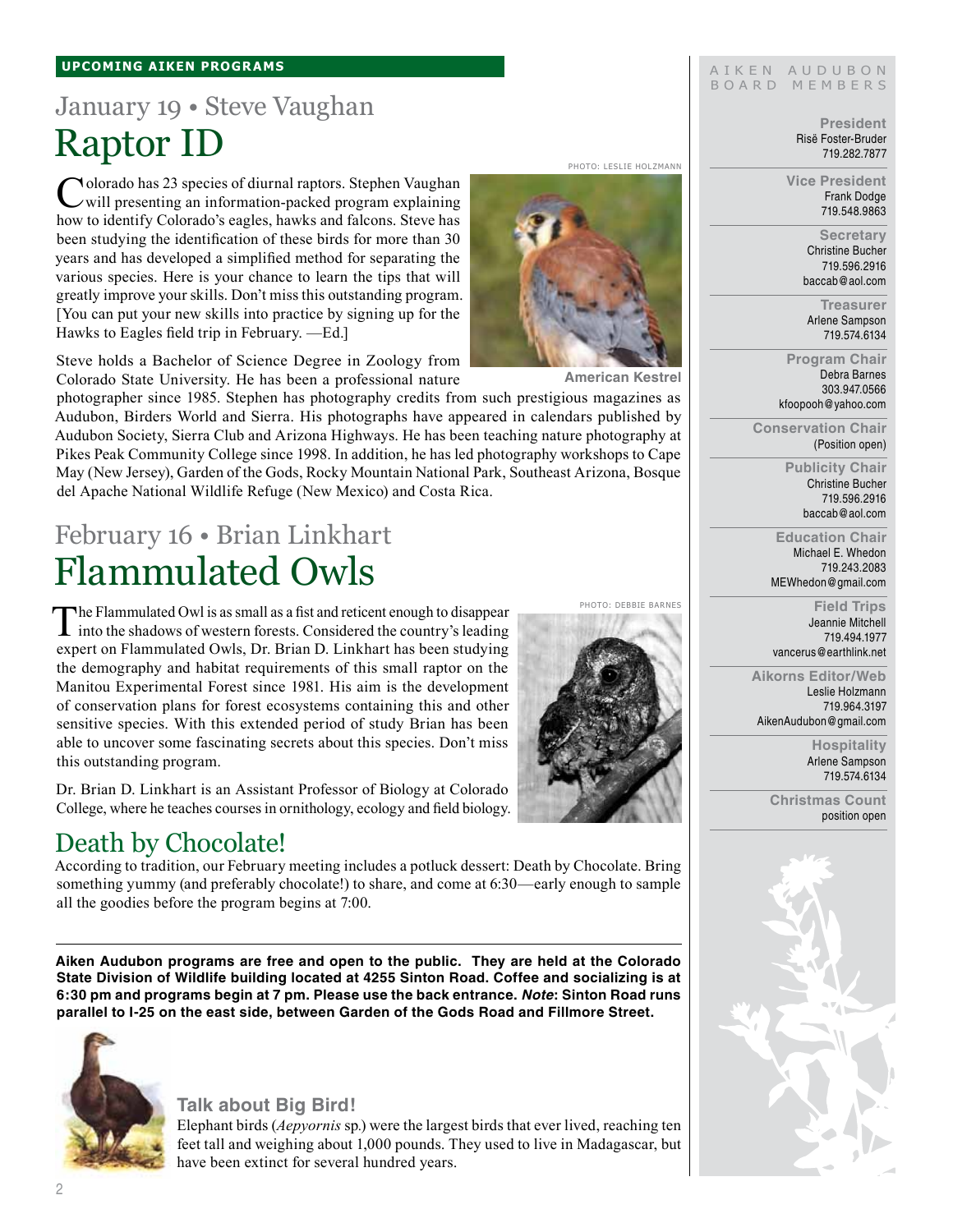#### **aiken audubon FIELD TRIPS**

**Everyone is welcome on Aiken field trips, regardless of experience level or membership in Audubon. Contact trip leader for details and to let them know you are coming. Don't forget to pack your binoculars, scope (if you have one), field guide, water, snack or lunch, hat, rain gear, sun screen, bug spray, camera(?), and some gas money for the drivers.** 

Note**: In cases of extreme weather, trips may be cancelled. If this might be a possibility, please contact the trip leader an hour before the scheduled meeting time.**

**To receive e-mailed reminders of upcoming field trips, send your name and e-mail address to AikenAudubon@gmail.com.**

### **February 5, 2011, 8:30 am to 4 pm** 15th Annual Eagle Day Festival at Lake Pueblo State Park

Caravan south to Pueblo Reservoir and join the activities of Eagle Day, presented by the Colorado Division of Wildlife and the Arkansas Valley Audubon Society. Schedule in the past has included: US Air Force Academy Falcons Flight Demonstration, Raptor Release (West Fishing Area, North Side of Lake Pueblo State Park if possible and available) and Pueblo Raptor Center Live Birds by Diana Miller. And yes we will scan the area for Bald Eagles, often present at Lake Pueblo this time of year. Bring a sack lunch (food also available at the reservoir), full tanks of gas and plan to be outside for short periods. You can stay all day or go home anytime.

Meet at Broadmoor Towne Center (Nevada and Lake Avenue) east of Starbucks.

Contact Gary Conover, 635-2505, for more information and to let him know you are coming.

### **Saturday March 5, 2011 9 am to 1:30 pm** Hawks & Eagles!

Photo: Leslie Holzmann



Join us for the annual Audubon trip to Pueblo Reservoir in search of our national bird, the Bald Eagle. We will explore back roads in search of Golden Eagles, Ferruginous, Red Tailed and Rough-Legged Hawks, Merlin, Kestrel and Prairie Falcons on

the way to Pueblo. Please bring a sack lunch and a full tank of gas. We will be outside for short periods with a few short walks if the weather is bearable. This is a great trip for beginners!

Meet at Broadmoor Towne Center (Nevada and Lake Avenue) east of Starbucks. Plan to return by mid afternoon.

Please call Gary Conover, 635-2505, for more information. Reservations not required.

### For the latest information on field trips and events: www.AikenAudubon.com

#### **UPCOMING EVENTS OF INTEREST**

### **Saturday, January 8, 8:30 – 11 am** Fountain Creek Winter Bird Count

Beginning to advanced birders are invited to observe and record the numbers of bird species and populations found in Fountain Creek Regional Park.

Reservations required, 719.520.6745. \$5.00 donation for birdseed.

### **Thursday, January 13, 10 – 11:15 am**  2's & 3's Outdoors–B is for Birds

Share in the joy of your 2 or 3 year-old child's discovery as he or she enjoys a story and an exploration hike outdoors.

Reservations required, 719.520.6745. \$3.00 for each participant including adults and siblings.

### **Saturday, January 22, 8:30 am – Noon** Hawk Identification Field Trip

Wonder what that large bird was soaring high above or perched on a utility pole? Maybe an eagle or a hawk or a falcon, but how can you tell? Join a naturalist-birder on a field trip through El Paso County to see and identify winter resident raptors. Bring binoculars if you have them.

Reservations required, 719.520.6745. \$5.00/FCNC member, \$6.00/nonmember.

Photo: Leslie Holzmann



### **Saturday, January 29, 10 am – Noon** Groundhog... Oops! *Prairie Dog* Day

Groundhogs may predict the duration of winter, but the West's groundhog, the prairie dog, foretells the future of a wildlife community on the plains. During this celebration we'll view a slide show, make a craft and then drive to a nearby dog town to see if we can find a shadow and make other discoveries.

Reservations required, 719.520.6745. \$4.00/FCNC member, \$5.00/nonmember.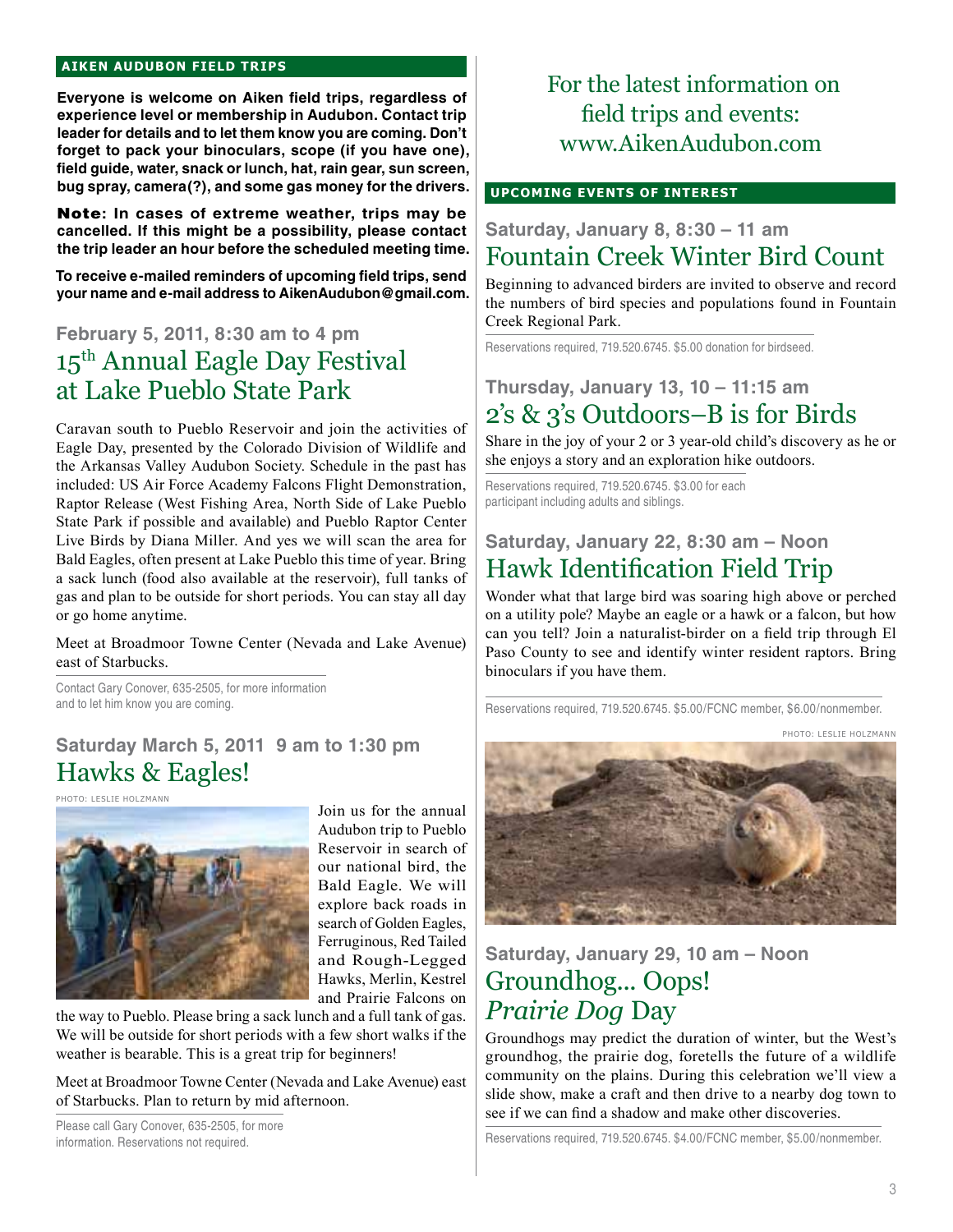#### **UPCOMING EVENTS (cont'd.)**

### **Saturday, January 29, 9 – 11:30 am**  Nature Center Naturalist Docent Volunteer Orientation

Naturalist docents play a key role in providing visitor services at Bear Creek and Fountain Creek Nature Centers. Come to this orientation to learn more about being a visitor information receptionist and see if the nature centers are the right fit for your volunteer time. Volunteers must be 18 or older and complete an application.

Call Paula at 520-6387 for an application. Reservations required.



### **March 17 - 20, 2011, Kearney, Nebraska** 41st Annual Rivers & Wildlife Celebration

Gather with wildlife enthusiasts from around the world to celebrate the annual migration of 500,000 sandhill cranes and millions of waterfowl through the heart of the Central Flyway. The Nebraska Bird Partnership is proud to co-host the nation's longest running wildlife festival with Audubon Nebraska.

Check the web often for updates, because the agenda is still shaping up. Here are a few highlights of what we have planned for the 2011 Celebration:

- Photography workshop with Michael Forsberg
- Friday night keynote address by Rick Wright, "Oops My Mistake: Ten Big Birding Booboos and How I Survived Them"
- Saturday night keynote address by Dr. Richard Beilfuss, President of the International Crane Foundation
- An expanded "Wild Experience Room", with live animal shows returning from Raptor Recovery Nebraska and Dan Fogell with Nebraska snakes
- A variety of field trips to choose from to see cranes, waterfowl, prairie chickens, and other birds and wildlife

Any other questions about the Celebration? Email us at kpoague@ audubon.org or call 402-797-2301.

#### REGISTRATION WILL OPEN IN JANUARY 2011

#### **Conservation corner**

### **Call for Mini-Grant Applicants** Funds help organizers create fun neighborhood events

Ithaca, NY—The Cornell Lab of Ornithology's "Celebrate Urban Birds" project is now accepting applications for another round of mini-grants. Grants average \$250 to\$500 and are used to fund neighborhood events that promote an appreciation for birds and nature.

Neighborhood events or projects feature activities involving birds, community service, art, greening, and science. Participants collect simple information about common birds and report to the Cornell Lab. Celebrate Urban Birds mini-grants could be used to support a bird-activity day at a local museum, after school program, library, or community center, or fund art and gardening activities at your club, business, school, senior center, or neighborhood.

To apply for a mini-grant, visit www.CelebrateUrbanBirds.org. Organizations working with under-served communities are strongly encouraged to apply. No experience with birds is required. Deadline to apply is February 15, 2011

Celebrate Urban Birds is a free, year-round citizen science project in which participants watch birds in their neighborhoods and report what they see. This information helps scientists better understand how birds survive in cities and make use of green spaces, including parks and gardens.

Contact: Karen Purcell, Project Leader, at 607. 254.2455 or urbanbirds@cornell.edu

### Audubon/Sierra Club 2011 Legislative Forum

**Date: Saturday, February 12, 2011**

**Time: 8:30 am to 1:30 pm**

**Place: First Plymouth Church, 3501 S. Colorado Boulevard, Denver**

The Audubon Society of Greater Denver and the Rocky Mountain Chapter of the Sierra Club invite you to attend the 2011 Legislative Forum to learn about the hot environmental topics of the 2011 legislative session. This is always an entertaining and educational event!

After the continental breakfast at 8:30 am, Audubon Colorado Lobbyist Jen Boulton and the Sierra Club's legislative liaison will review the session;s environmental bills and we'll discuss several of the key issues with invited experts. Invited Colorado legislators will talk about the effect to balance the State budget, its impacts on our State's environmental programs, what's happening with State Parks, and possible threats to GOCO. A pot-luck lunch will be provided. A final agenda will be available in early February.

The cost of the Forum is \$12 in advance (by February 10) and \$15 at the door. To register, call Rhonda in the ASGD office at 303.973.9530. If you are interested in volunteering at the Forum, call that number or send an email to: rshank@denveraudubon.org.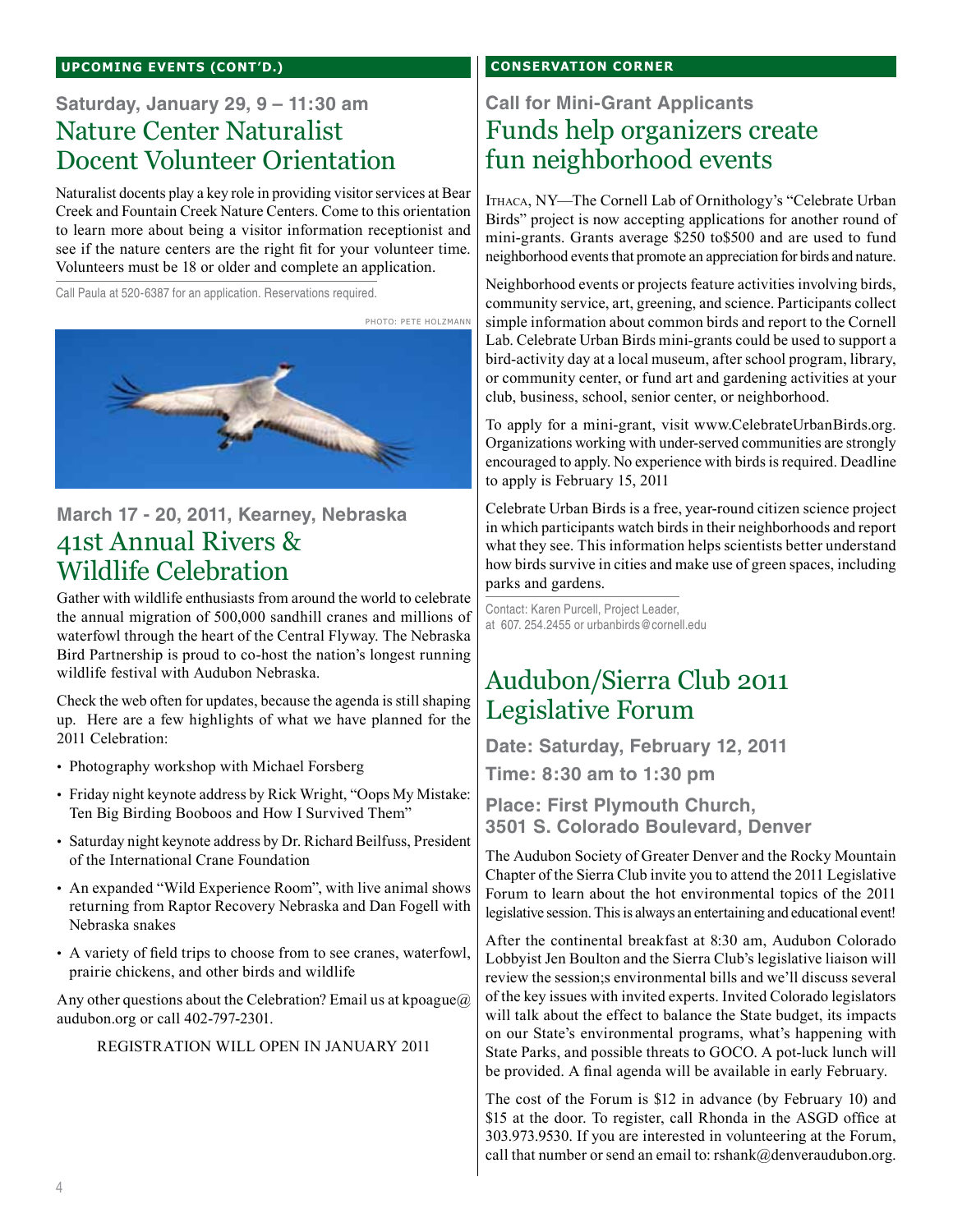## Get Published!

We need 50 to 500 word articles for possible inclusion the Aikorns! No ideas? We have plenty. Contact the editor at AikenAudubon@gmail.com

#### **Starlings, con't. from front page**

on starling droppings. Anyone entering a building where starlings roost would do well to take precautions.



compete directly with a number of native birds. By stealing both food and nesting cavities from natives such as bluebirds, woodpeckers, Wood Ducks, and especially Purple

Martins, they have caused a significant drop in the numbers of those species. In all, starlings might be one of the worst pests ever to invade our continent.

With such a dismal reputation, it might be surprising to learn that starlings have at least one good point. According to an article in the Christian Science Monitor:

Biologist Bud Anderson, with the Falcon Research Group, agrees that the starling invasion has been a disaster for many native species. But he says starlings are not all bad, ecologically speaking. He's studying peregrine falcons' comeback in Washington state since the phaseout of the pesticide DDT. "We're looking at 30 pairs of peregrines and in virtually all those nests we see starlings as one of the main prey items," he says. "Starlings are helping bring back peregrines."

That's wonderful—Peregrine Falcons are welcome to all the starlings they can find. Still, most ecologists, farmers, and federal agencies recommend continuing attempts to kill these destructive aliens. That's why it came as a shock to find a website devoted to the rescue and rehabilitation of orphaned starling (and House Sparrow)

babies. We don't protect mosquito larvae, we don't plant noxious weeds, and we shouldn't try to save birds that don't belong here, even if they are cute little babies.

In fact, if you maintain bluebird or other nest boxes, it is up to you to prevent



starlings or House Sparrows from raising a family there. Do the responsible thing, and oust these invasive pests!

● **Leslie Holzmann**

## aikorus Aiken Audubon Society Membership/Subscription

**Sign Up For:**

|  | One Year         |
|--|------------------|
|  | <b>Two Years</b> |

**Donation** 

 New Renewal Total

\$10.00 \$18.00

Name

Address

**Mail Check To:** Aiken Audubon Society 6660 Delmonico Dr. D-195, Colorado Springs, CO 80919

#### **fyi**

### Gimme Shelter

 $M^{j}$ ild birds are amazingly hardy creatures, but even the sturdiest Mountain Chickadee appreciates a snug spot out of the wind. Nest boxes are common, but there are better choices for winter shelter. Roost boxes are like upside down nest boxes. Because heat rises, the access hole at the bottom rather than near the top. Dowels give the birds a place to sit, and many birds can fit into one medium-sized box.

Just as with nest boxes, precautions need to be made against predators. If the box is on a pole, a baffle will keep raccoons from midnight raids. An extra-thick doorway and metal predator guard will keep squirrels from gnawing their way inside.

Most birds find shelter in thickets and evergreens. Willows, brooms, and other dense shrubs block the wind and snow. Junipers and *Pyracantha* (aka Firethorn) offer the additional advantage of having leaves (or needles) year-round. Thorns are a bonus. The birds can easily avoid them, but



potential predators get impaled and leave to find an easier meal.

Birds can survive the winter on their own, and have been doing so for thousands of years. But with increasing urbanization, our efforts may make the difference in whether or not a bird survives until spring.

<sup>[1]</sup> http://www.bto.org/birdtrends2006/wcrstarl.htm

<sup>[2]</sup> Snow, D. W. & Perrins, C. M. (1998). The Birds of the Western Palearctic Concise Edition. OUP ISBN 0-19-854099-X.